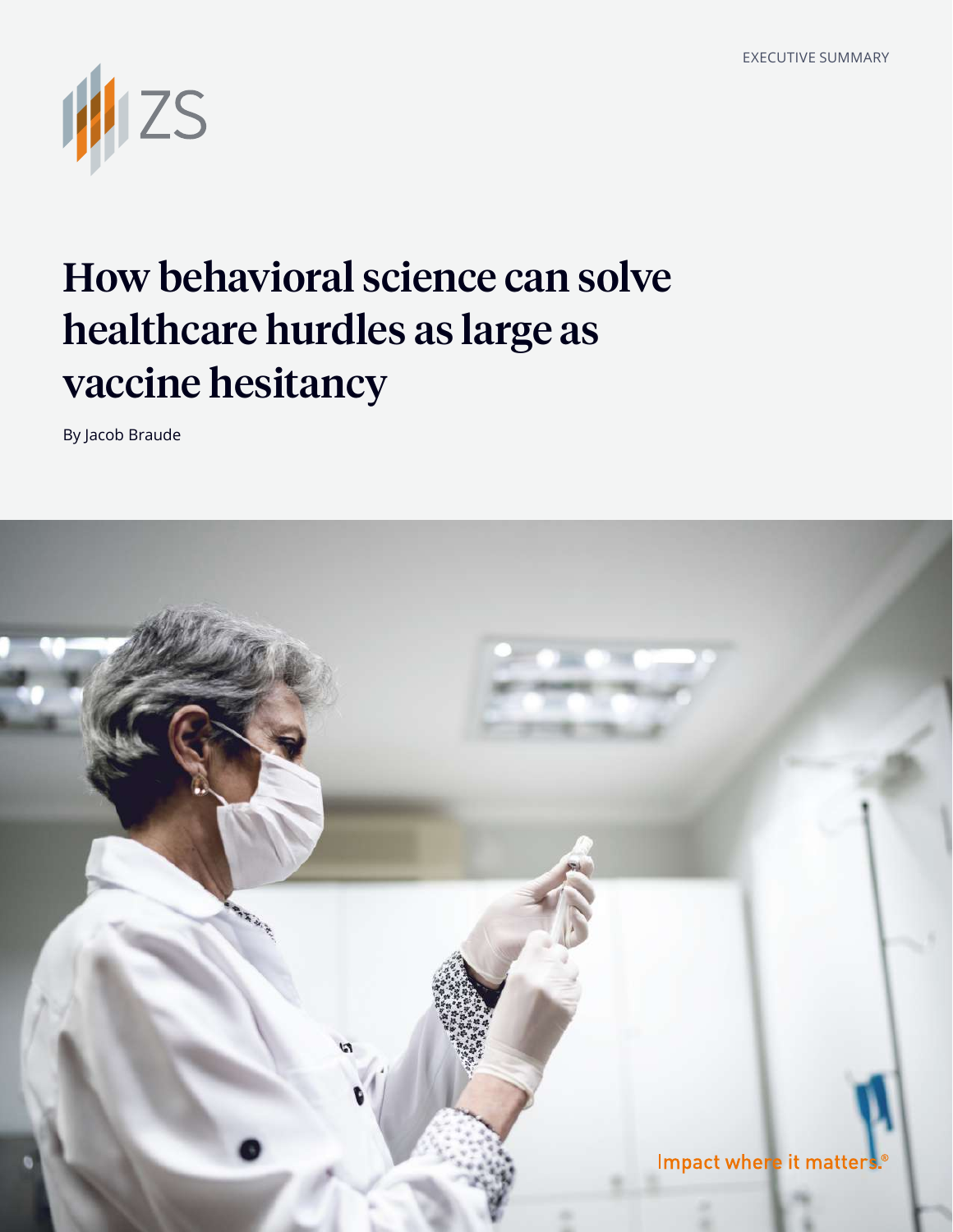The news about the [slowdown](https://www.nytimes.com/2021/04/21/us/politics/coronavirus-vaccine-rates.html) in U.S. COVID-19 vaccination rates has given new urgency to motivate the remaining unvaccinated people to get their shots. The scientific consensus is clear: Only by immunizing the majority of the public can we hope to achieve herd immunity and contain the pandemic.

## Research to test cognitive biases in vaccine hesitancy

I'm convinced that commercial behavioral science can point us to the right strategies. I lead a team focused on commercial applications of behavioral science. We often work with life sciences companies to improve patient care by identifying and incorporating key cognitive bias triggers into how they engage with customers. Vaccine hesitancy is a perfect illustration of how, even if we have all the information we need to make good health choices, cognitive biases can lead us astray and negatively impact personal and public health.

That's why we worked with our colleagues who run the [Vaccine Center of Excellence](https://www.zs.com/insights/how-covid19-variants-impact-treatments-and-vaccines) at ZS to design and field 20 behavioral science experiments across more than 620 adults in the U.S. Each experiment was designed to test a separate cognitive bias to learn which tactics would actually change people from being hesitant to get a vaccine to being willing to receive one. Our study had two arms—one investigating COVID-19 vaccine hesitancy, and the other looking at adult vaccine hesitancy for proven vaccines, including shingles, human papilloma virus (HPV) and pneumococcal.

Cognitive biases are mental shortcuts people use to make thinking faster and cheaper for our brains to handle. These mental shortcuts work well to aid our cognition. But they become detrimental when we use them in the wrong settings, which can lead us to poor choices or unhealthy behaviors in ways we don't recognize.

## Research to test cognitive biases in vaccine hesitancy

Commercial behavioral science is the application of behavioral science techniques and insights to the behaviors that are important to help companies and initiatives succeed. While many groups and organizations have tried to apply general best practices from behavioral and cognitive science, we have discovered that this approach is sorely lacking.

For example, many of the interventions we tested have been recommended by experts and are being used in vaccine persuasion work today. But in our tests, only six interventions moved the needle on COVID-19 vaccine hesitancy. What's more, just four interventions nudged people to change their minds about adult vaccines in general. And only two of the four adult vaccine interventions were also successful for COVID-19.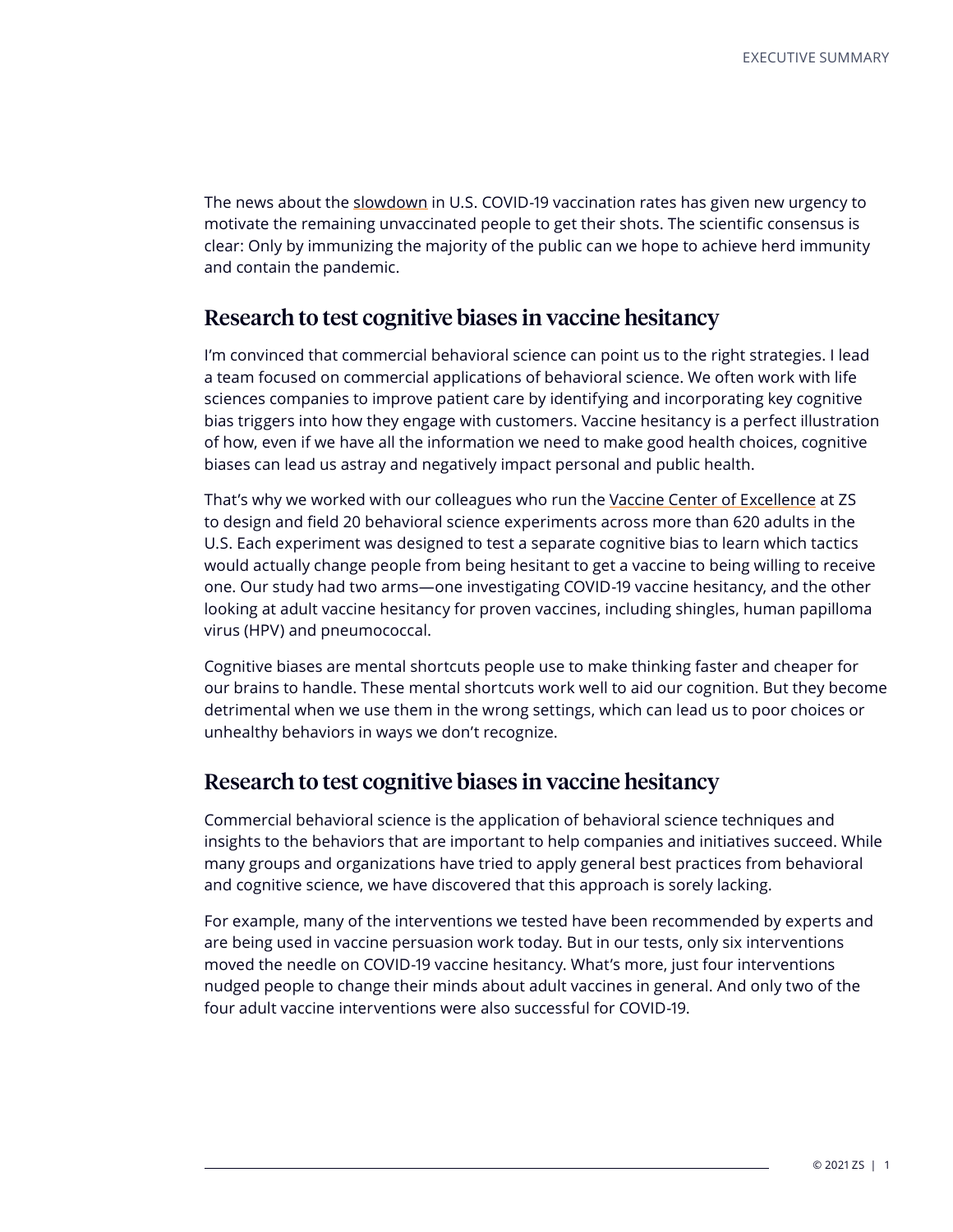## **The 6 interventions that encouraged hesitant individuals to get the COVID-19 vaccine**



**Prospect Theory:** Individuals place more emphasis on gains rather than losses and as a result, will try to make decisions that contribute to gains.



**Effort Justification:** Increasing the effort involved with achieving a goal will change the value we place on the goal itself.



**Confirmation Bias:** Our preconceived expectations or preferences influence our decision-making in new or ambiguous situations.



**Halo Effect:** People consistently make irrational associations and assumptions between things that feel like they should be related but are not.



**Social Facilitation:** The presence of others can promote accountability and improve judgment in given situations, versus how individuals perform when alone.



**Anchoring Effect:** Exposure to arbitrary numbers can influence peoples' numberbased estimates or behaviors.

Source: ZS vaccine hesitancy research, 2021

## **The 4 interventions that encouraged hesitant people to get adult vaccinations**



**Social Norms:** People take on accepted attitudes and behaviors within a particular group, community or culture.



**Commitment Bias:** Successful goal attainment should be anchored in specific triggers and responding behaviors.



**Social Facilitation:** The presence of others can promote accountability and improve judgment in given situations, versus how individuals perform when alone.



**Confirmation Bias:** Our preconceived expectations or preferences influence our decision-making in new or ambiguous situations.

Source: ZS Vaccine hesitancy research, 2021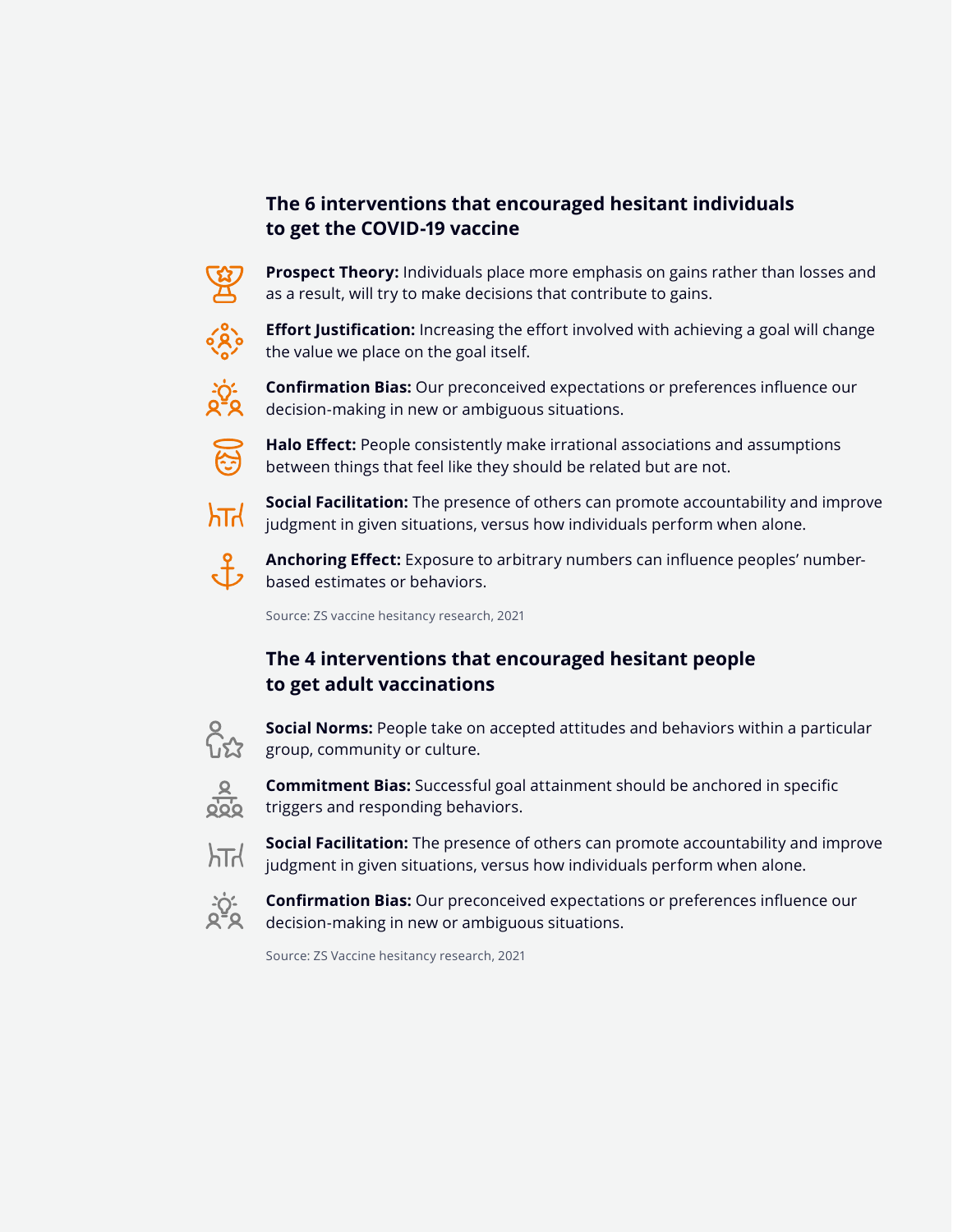## What our research revealed about vaccine hesitancy in U.S. adults

The goal of our research was to identify the discrete mental shortcuts that, when built into how we engage with vaccine-hesitant people, can nudge them in positive ways toward a willingness to get vaccinated. Between March 25 and April 15, 2021, we surveyed 620 U.S. adults, including at least 100 people of African American and Hispanic descent, who represented a mix of age, race, gender, geographies, employment statuses and income levels. We also were mindful to include respondents who represented the spectrum of vaccinehesitant to anti-vaccine opinions.

It's not surprising that many of our findings about COVID-19 vaccine wariness mirrored previous research, especially around the themes of safety, data and government influence.

- **•** 46% strongly agree that **there isn't enough data** on the safety of COVID-19 vaccines
- **•** 42% strongly agree that **they do not know enough** about COVID-19 vaccines
- **•** 35% strongly agree that the **government is too involved** in vaccine decisions

## Improving vaccine acceptance with targeted interventions

The 20 experiments we fielded were all grounded in significant literature from academia. In many cases, we replicated published study designs, rewritten for the vaccine decision. These behavior-change techniques are typical of what behavioral scientists and others have recommended to improve vaccine acceptance. Yet in our tests, many did not work.

Our experiments first assessed a baseline willingness for individuals to get vaccinated in the near future. Next, we exposed people, in a random order, to different scenarios designed around established behavior change techniques, and then reassessed their willingness to get vaccinated. We analyzed all of this data to determine which bias prompts caused a statistically significant change in the willingness to get vaccinated. All of the tests we cover here showed a significant change at the 90%–95% confidence level.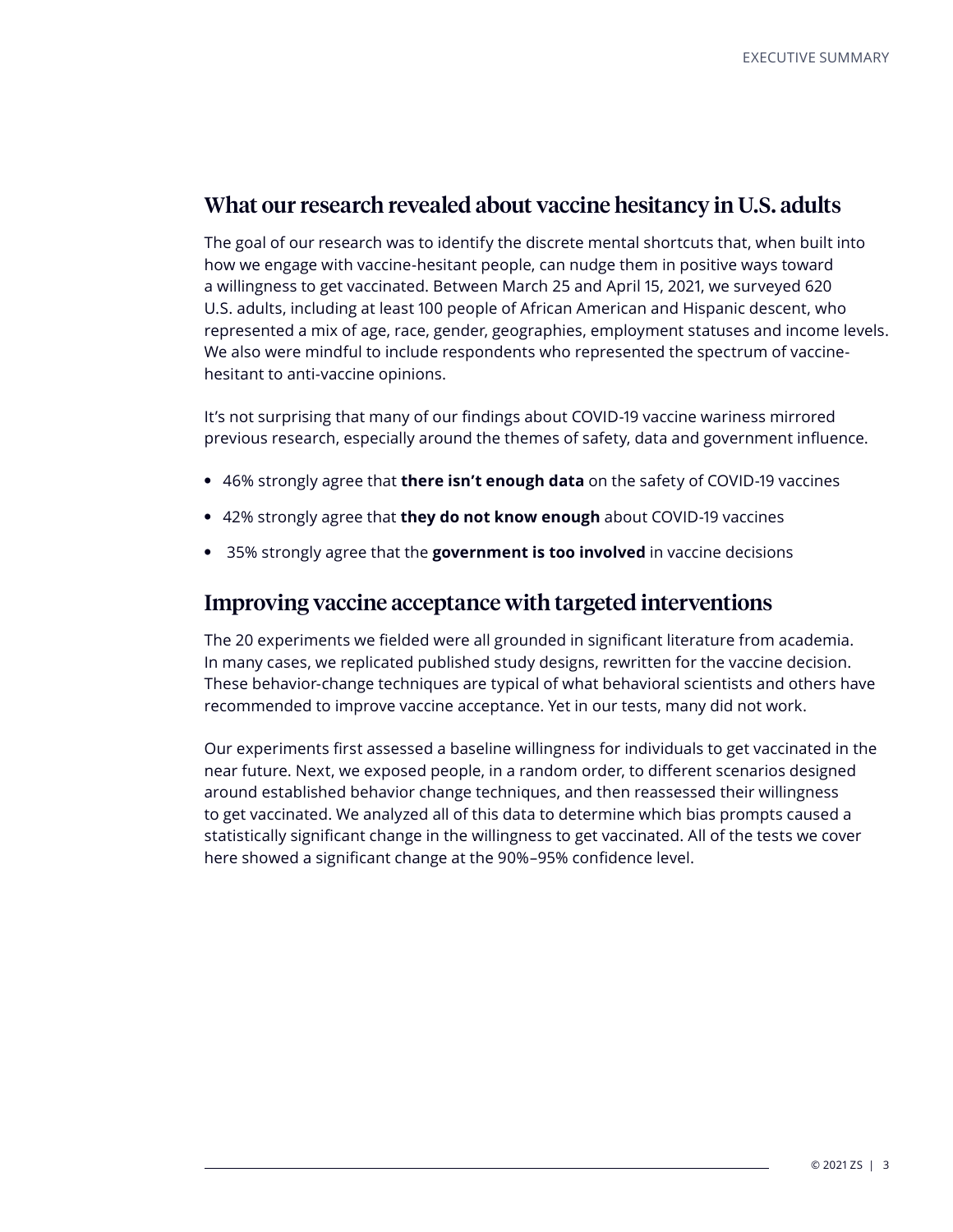

## The 6 nudges that encouraged COVID-19 vaccination

Although these validated bias triggers should be layered into pro-vaccination efforts to achieve the biggest effect, we have isolated each test to help explain how the bias nudge works. To make it easy to see the potential of each trigger, we have reported the percentage of respondents in the test group who changed their willingness to the "very likely" or "extremely likely" range. In other words, these individuals transitioned from vaccine-hesitant or anti-vaccine, to willing to get vaccinated in the near future (within one month of the vaccine becoming available to them) after experiencing these nudges.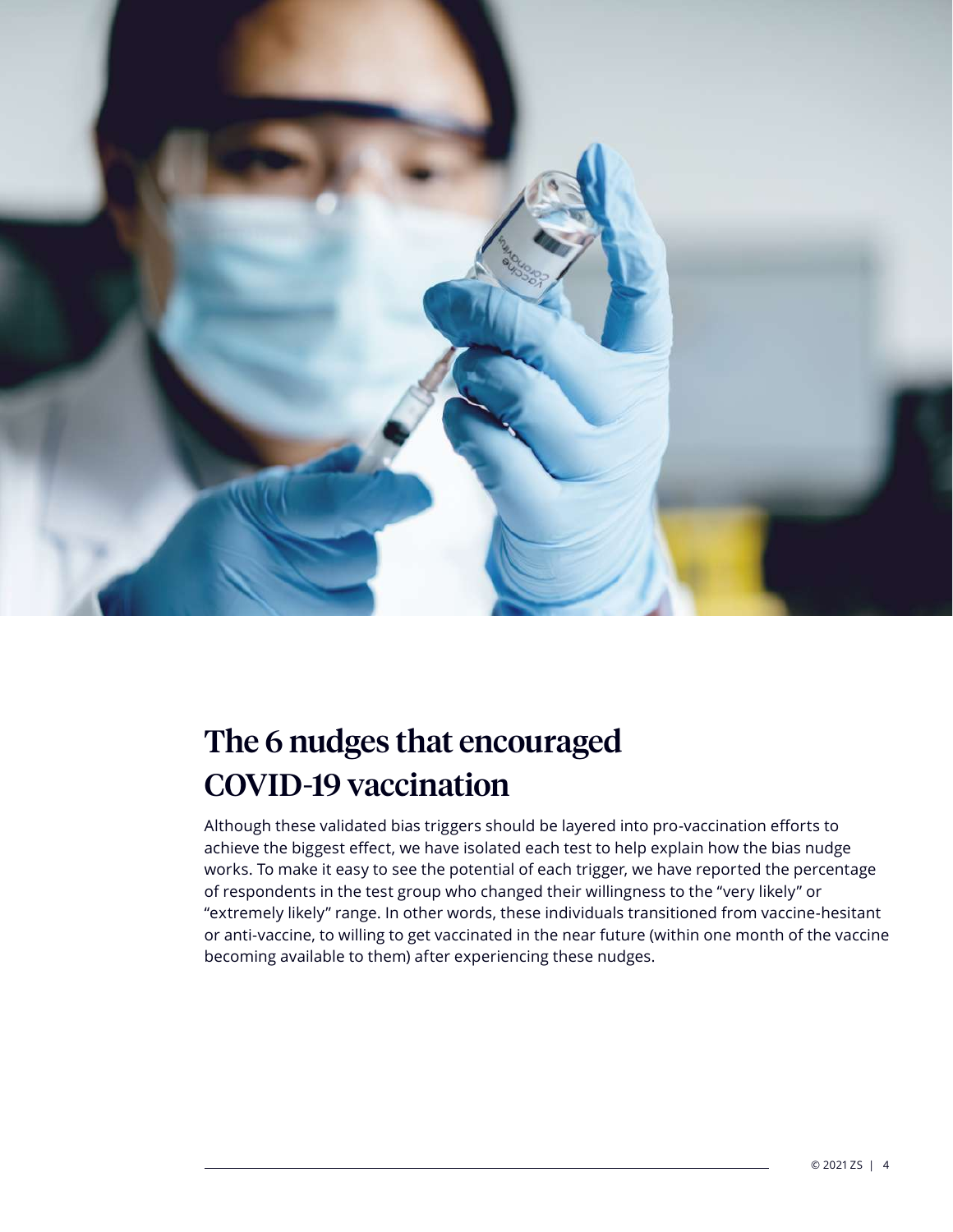**1. Prospect Theory:** People value something more if they feel they have won it.

**The vaccination connection:** People are more likely to value getting the COVID-19 vaccine if it's perceived as a prize—or linked to one—rather than something made available to everyone.

#### **What we found**

Most of the vaccine-hesitant and anti-vaccination population is more likely to get vaccinated when the **COVID-19 vaccine as framed as a coveted prize**, except white men.

FIGURE 1:

### **Results from the Prospect Theory nudge**



#### **% Change of people from hesitant to likely to get a COVID-19 vaccine**

| <b>Example:</b> | "My gym had a lottery for vaccinated people, and I'm psyched  <br>that I won a free month of membership." |
|-----------------|-----------------------------------------------------------------------------------------------------------|
|                 |                                                                                                           |

Source: ZS vaccine hesitancy research, 2021

#### **Insights to apply**

[Recent findings from UCLA](https://www.nytimes.com/2021/05/04/upshot/vaccine-incentive-experiment.html?referringSource=articleShare) determined that offering financial incentives to people who have yet to receive a COVID-19 vaccine may be an effective way to encourage them to participate. Our research extends this further, opening up the possibility of using lotteries or contests to motivate people to act, helping reduce the financial burden on cities and states.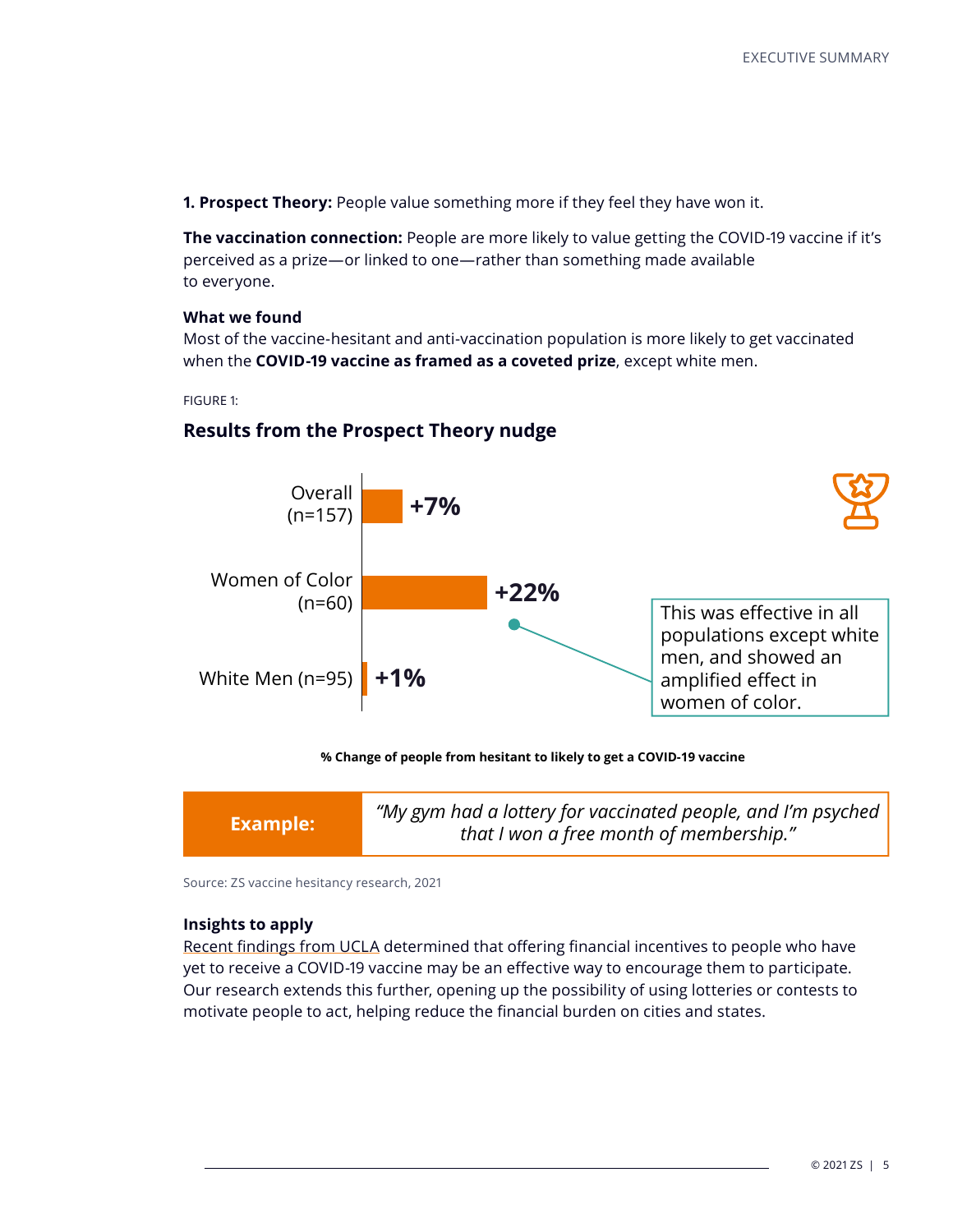**2. Effort Justification:** People avoid activities that require a lot of effort.

**The vaccination connection:** Making it seem easy to get the COVID-19 vaccine may motivate people to get on board, especially among people of color and low-income groups.

#### **What we found**

Communicating a simpler process to get a COVID-19 vaccine increases the likelihood of people of color and low-income groups to get vaccinated.

FIGURE 2:

## **Results from the Effort Justification nudge**



**% Change of people from hesitant to likely to get a COVID-19 vaccine** 

| <b>Example:</b> | "It only takes three steps to sign up for a COVID-19 vaccine." |
|-----------------|----------------------------------------------------------------|
|-----------------|----------------------------------------------------------------|

Source: ZS vaccine hesitancy research, 2021

#### **Insights to apply**

We can communicate how easy the process of getting vaccinated is by breaking it down into simple steps. Another option is to conduct outreach campaigns in low-income areas about the convenience of single-shot vaccines. Some groups are even having success bringing the vaccine to people (e.g., at the grocery store).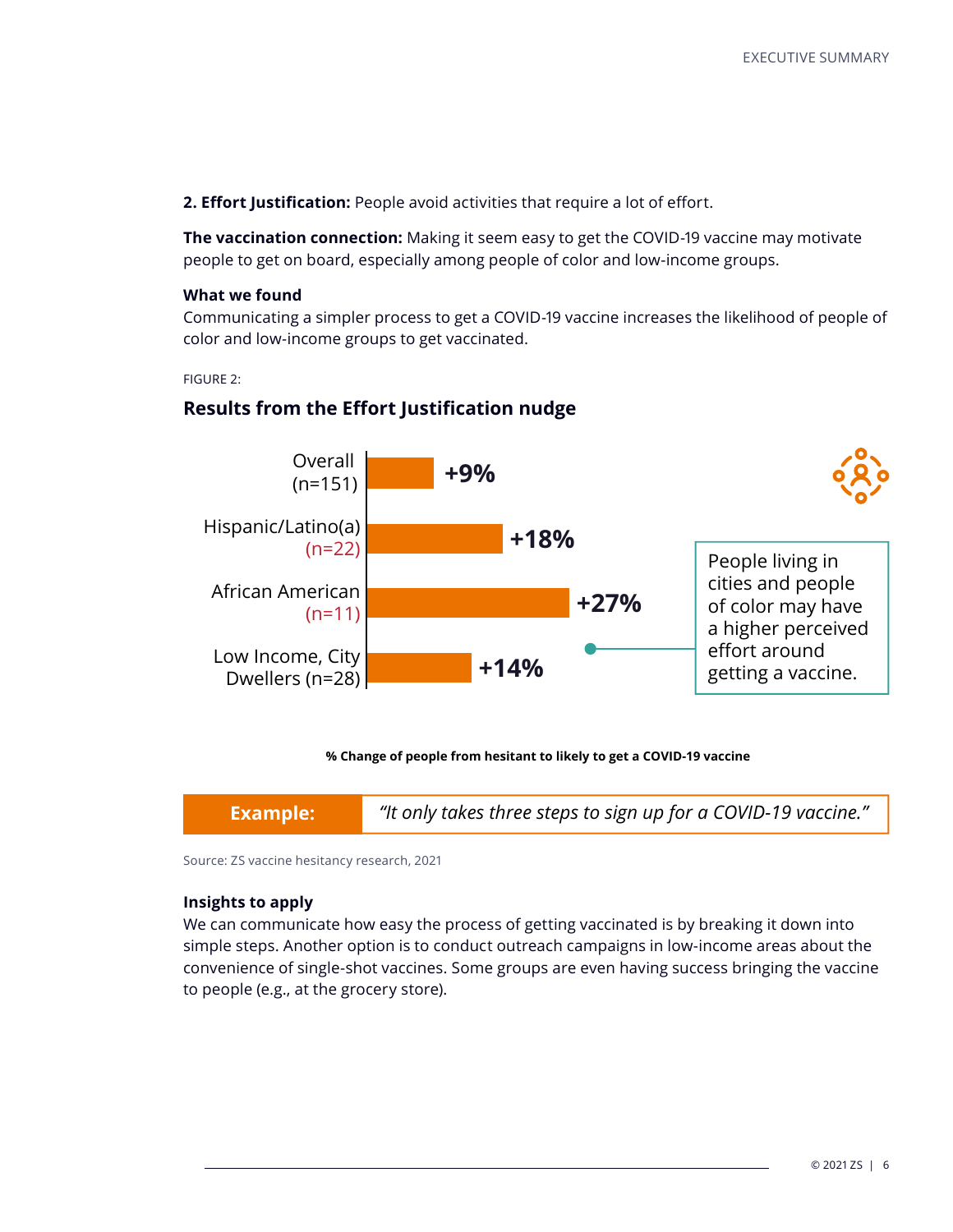**3. Confirmation Bias:** People seek out information that reinforces what they already believe and ignore other perspectives.

**The vaccination connection:** People are more likely to get a COVID-19 vaccine after writing down reasons why others would want to take the vaccine.

#### **What we found**

Young men, in particular, are most moved to change their views **after writing down reasons why someone would want to get the vaccine.**

FIGURE 3:

### **Results of the Confirmation Bias nudge**



#### **% Change of people from hesitant to likely to get a COVID-19 vaccine**

Source: ZS vaccine hesitancy research, 2021

#### **Insights to apply**

We can encourage hesitant people to make a list of reasons why others would get vaccinated against COVID-19. We also can nudge participants to imagine being in other people's shoes to promote identifying with other perspectives. A sample prompt could be, "Why did your neighbor think it was important to get the COVID-19 vaccine?"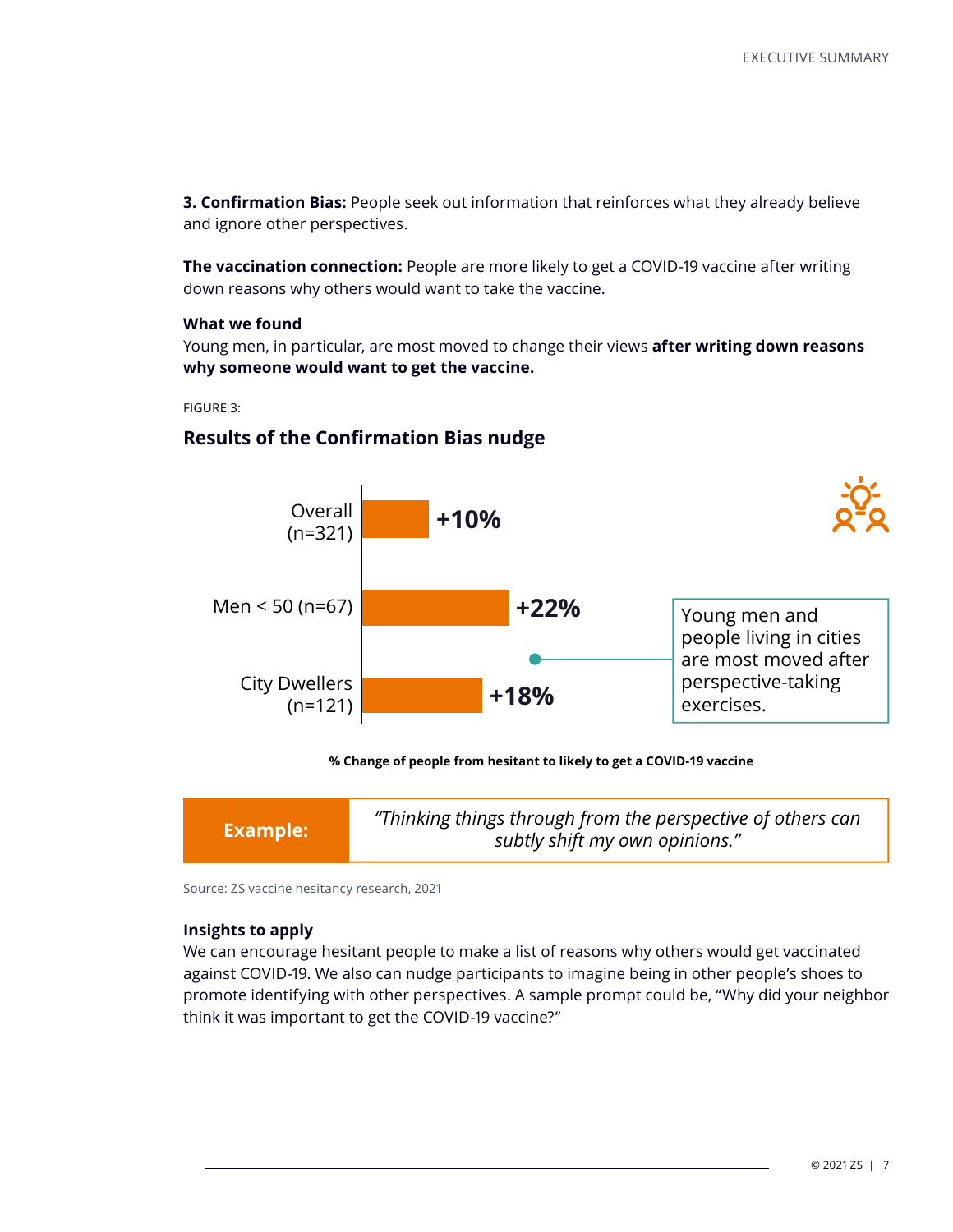**4. Halo Effect:** People tend to associate positive impressions and feelings of one thing with another, even if they're not directly related. For example, people in expensive clothes are regularly judged to be more competent.

**The vaccination connection:** Offering vaccines in a place that people trust and have good feelings about can influence them to get the COVID-19 vaccine.

#### **What we found**

**Using trusted locations such as pharmacies and churches** can increase the likelihood of hesitant African Americans to get a COVID-19 vaccine

FIGURE 4:

### **Results of the Halo Effect nudge**



**% Change of people from hesitant to likely to get a COVID-19 vaccine** 

| <b>Example:</b> | "If the vaccine is being offered at my church, then I might<br>consider getting it." |
|-----------------|--------------------------------------------------------------------------------------|
|-----------------|--------------------------------------------------------------------------------------|

ZS vaccine hesitancy research, 2021

#### **Insights to apply**

One way to take advantage of this effect is to offer the COVID-19 vaccine at locations where people have positive associations, such as worship centers, popular parks or community centers. This may be a particularly effective strategy to reach certain religious groups, for example.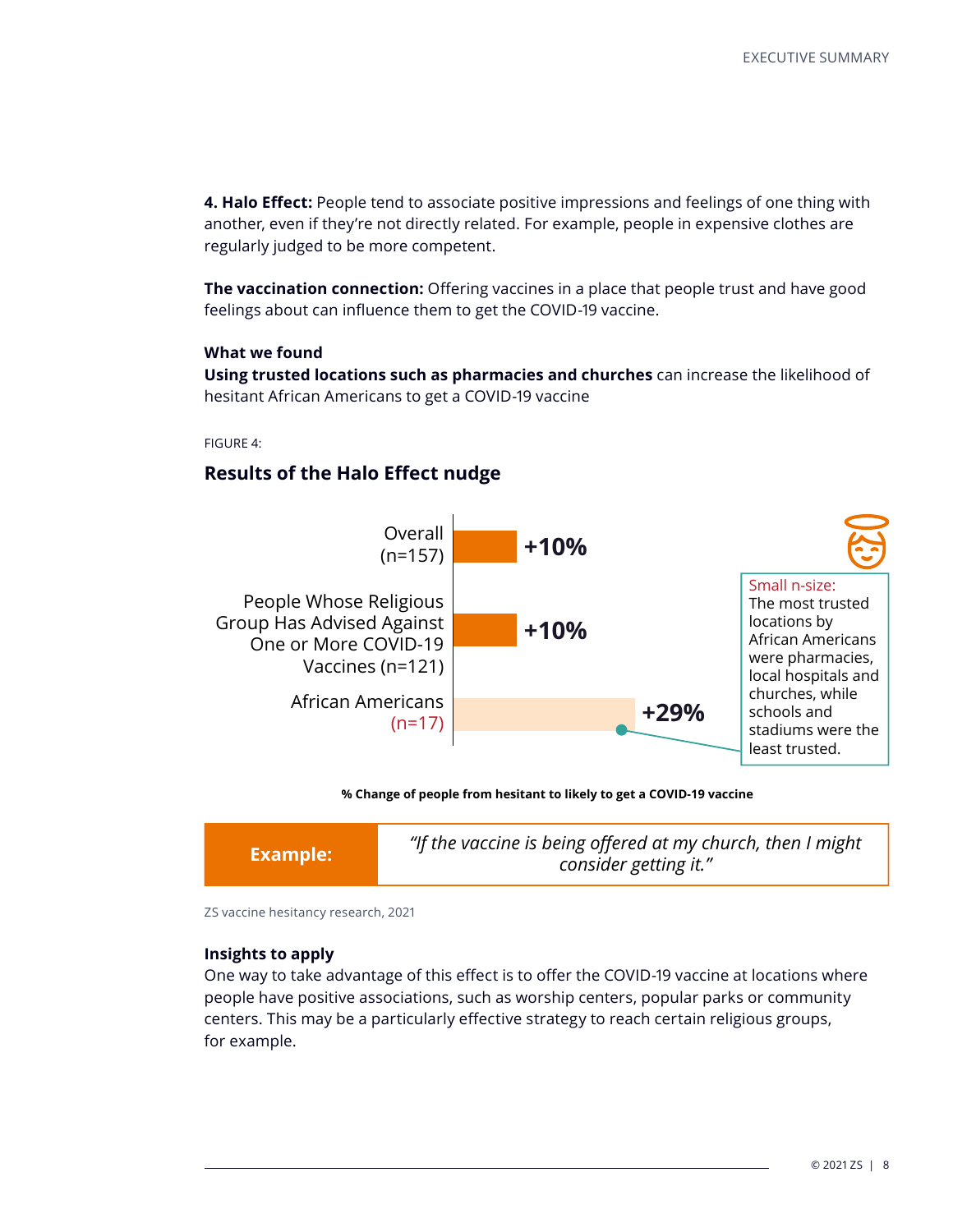**5. Social Facilitation:** People tend to behave differently when they're around other people.

**The vaccination connection:** People are more likely to get a COVID-19 vaccine if they feel others are observing and judging their actions.

#### **What we found**

For full-time employees living in cities, threatening exclusion from social events affects their likelihood to get a COVID-19 vaccine.

FIGURE 5:

## **Results from the Social Facilitation nudge**



#### **% Change of people from hesitant to likely to get a COVID-19 vaccine**

| <b>Example:</b> | "I don't want to stand out to my friends on Facebook as the |
|-----------------|-------------------------------------------------------------|
|                 | only person who won't get the vaccine."                     |

Source: ZS vaccine hesitancy research, 2021

#### **Insights to apply**

Integrating simple visuals of people watching, or even icons of eyes, has been shown to facilitate pro-social decisions. Coordinating social outreach with simple messages like, "Just checking in on you. I hope you're staying well and were able to get vaccinated" can spur people's willingness to vaccinate.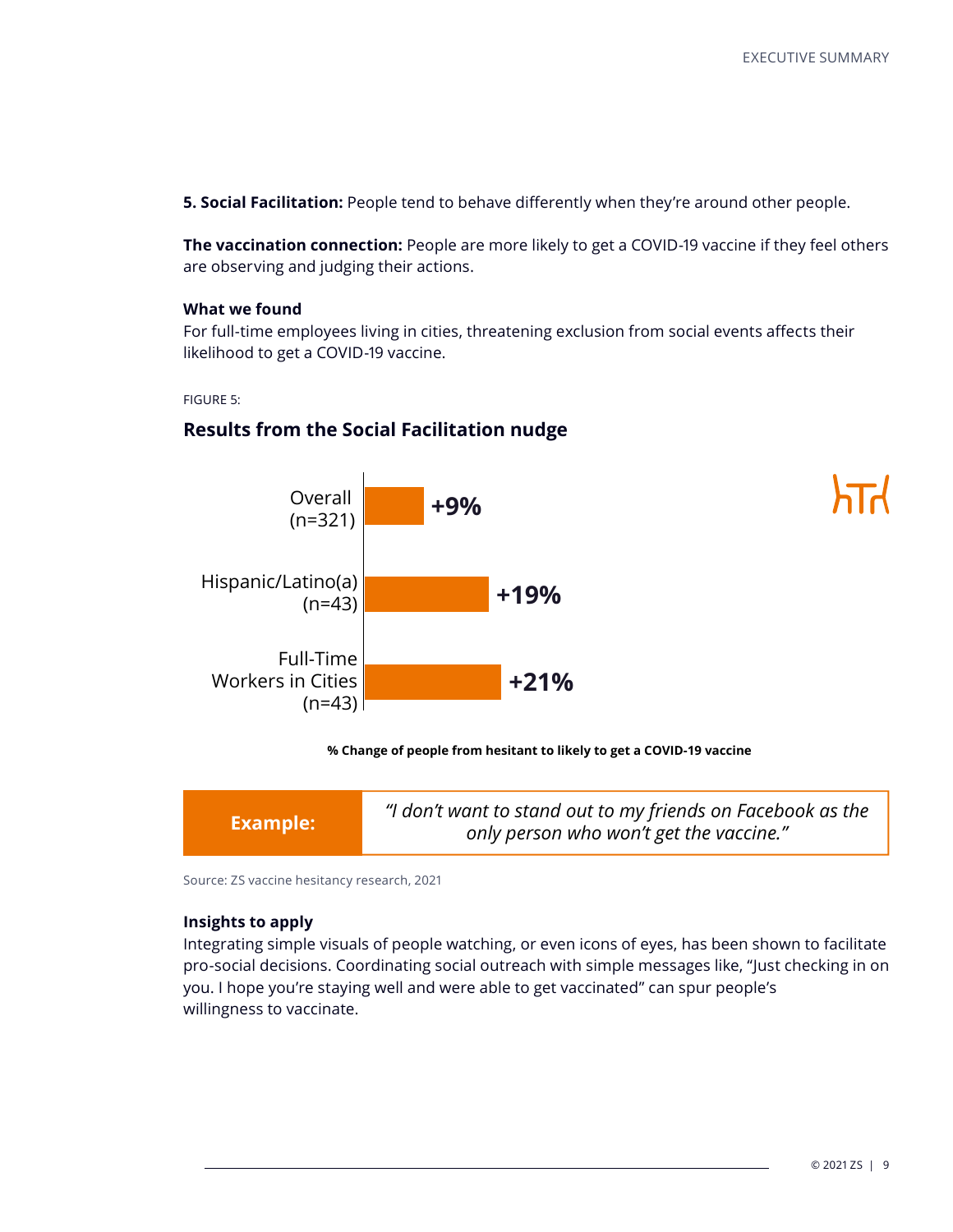**6. Anchoring Effect:** People judge things differently in isolation than they do side-by-side.

**The vaccination connection:** People who think about two brands of COVID-19 vaccines at the same time may be less willing to get one with lower efficacy numbers, slowing our ability to get to herd immunity.

#### **What we found**

**Priming people with higher vaccine efficacy numbers** can decrease the likelihood to get a vaccine with lower efficacy.

FIGURE 6:

### **Results from the Anchoring Effect nudge**

**Test Design:** All respondents were asked if they would get a vaccine with 80% efficacy. However, the trigger group was first told that Pfizer's vaccine had 95% efficacy.



Source: ZS vaccine hesitancy research, 2021

#### **Insights to apply**

The risks associated with the COVID-19 pandemic put the onus on vaccination of any kind to aim for herd immunity to control the spread and mutation of COVID-19. Pro-vaccination efforts should emphasize the benefits of vaccination and avoid talking about more than one vaccine at a time, as this may cause a slowdown in vaccination rates while people wait for "the good one."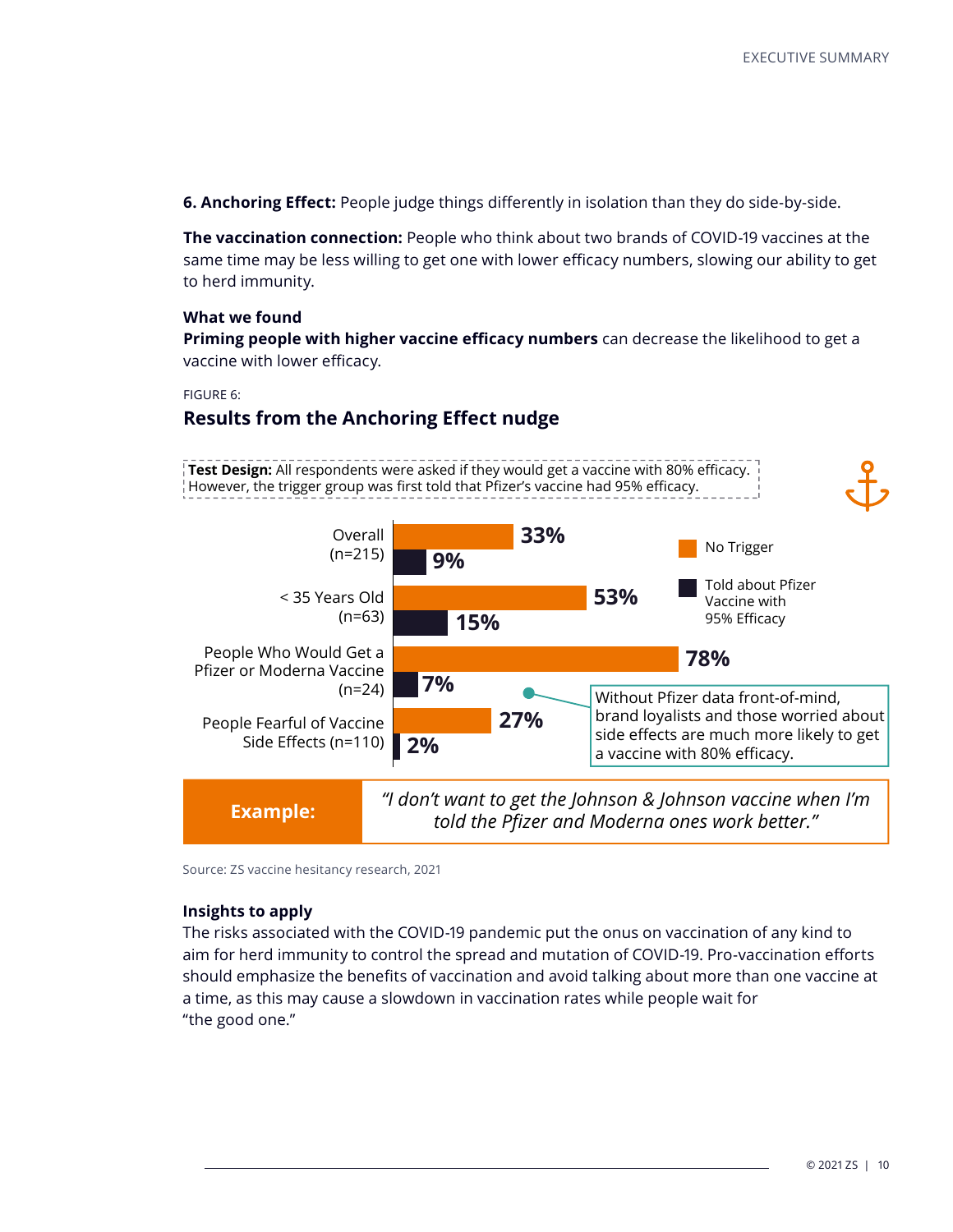

## The bias triggers that work to encourage general adult vaccines

We previously noted that extrapolating from academic research can lead you down the wrong path—this is why it's important to test bias interventions for specific situations. For example, even though we tested the same 20 biases across COVID-19 and adult vaccines, we found only a partial overlap in successful approaches.

We found that four bias triggers had a strong impact on willingness to get an adult vaccine (shingles, HPV or pneumococcal). And only two of them were the same as what we found worked for COVID-19 vaccination: Social Facilitation and Confirmation Bias. Reminding people that others are watching and that their vaccination status can affect their social behaviors can motivate them to get vaccinated. Similarly, getting people to think about why someone would want to get vaccinated improves their own willingness to get vaccinated. This tactic had an even more dramatic effect for men under 50 and for respondents who described themselves as Black or Hispanic/Latino(a).

There were two bias interventions that did **not** work for COVID-19 vaccines but **do** work for adult vaccines: Social Norms and Commitment Bias.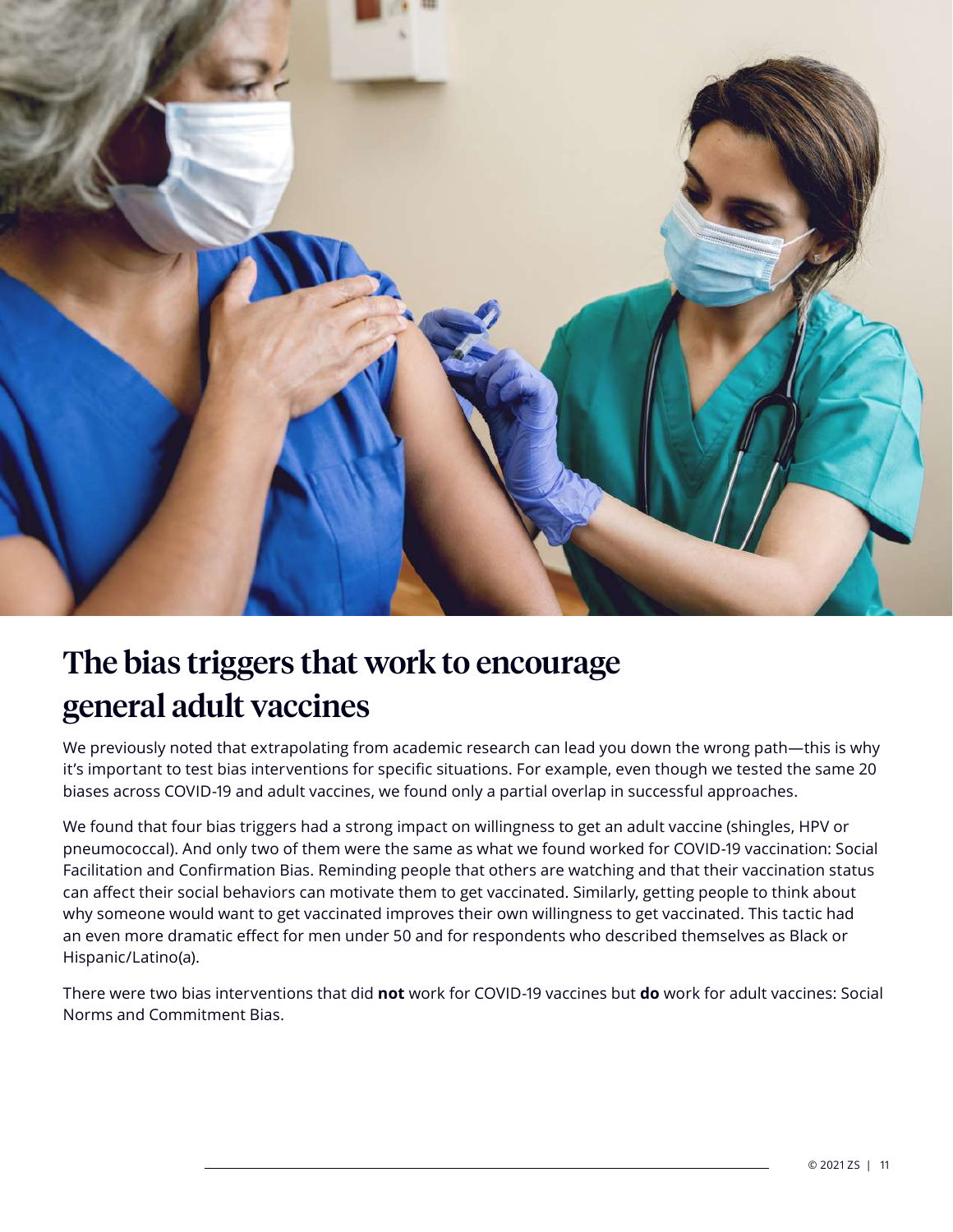**1. Social Norms:** People take on accepted attitudes and behaviors within a particular group, community or culture.

**The vaccination connection:** Most people believe that common social norms are good behaviors that they should follow. Describing vaccines as a norm makes hesitant people more likely to get them.

#### FIGURE 7:

#### **Results form the Social Norms nudge**



#### **% Change of people from hesitant to likely to get a COVID-19 vaccine**



Source: ZS vaccine hesitancy research, 2021

#### **Insights to apply**

There are several ways to put these learnings into practice. First, you can achieve more effective results by connecting norms to local groups, such as specific ZIP codes, workplaces, ages or income bracket levels. Another approach is to frame general vaccines as "something most people do" rather than something that is "healthy for you" or "good for everyone." Finally, be wary not to trigger social norms in the opposite direction. Messaging focused on people not getting vaccinated can reinforce that behavior, even if the point of the messaging is to drive more urgency.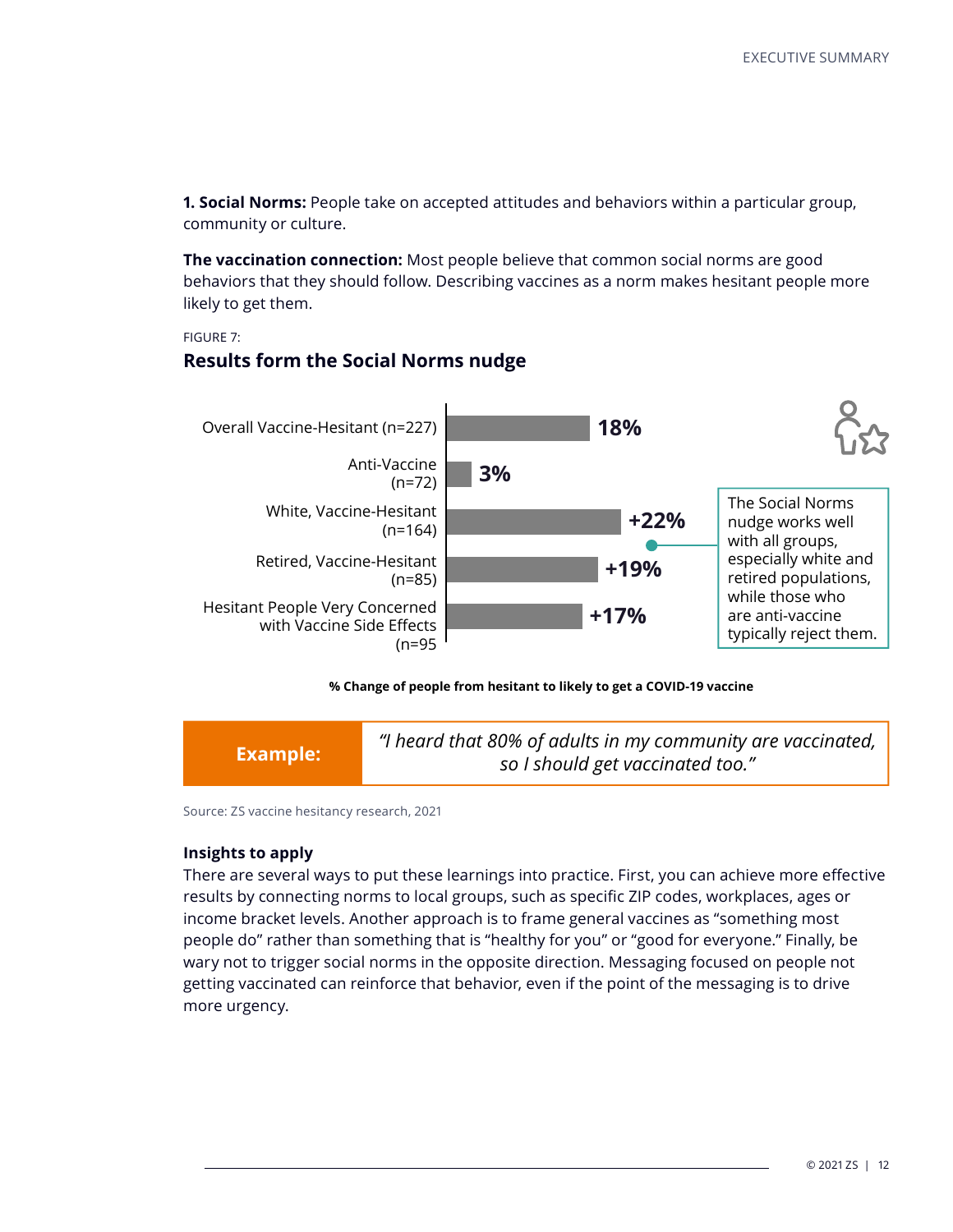**2. Commitment Bias:** When people state a commitment publicly or verbally, they are more likely to keep it.

**The vaccination connection:** We found that this bias works with all populations, especially those individuals who are already somewhat willing to get a vaccine.

FIGURE 8:

#### **Results from the Commitment Bias nudge**



#### **% Change of people from hesitant to likely to get a COVID-19 vaccine**



Source: ZS vaccine hesitancy research, 2021

#### **Insights to apply**

Workplace or community incentives and media messaging can help make it a public norm to ask people when they are getting their vaccines as a first step in helping them to commit to the idea. Groups including doctors, workplaces and local communities can nudge people to make a verbal commitment to their annual general vaccines and encourage follow-through. Finally, social media initiatives that reward or coerce people can help as a tool to get them to commit to their vaccination plans.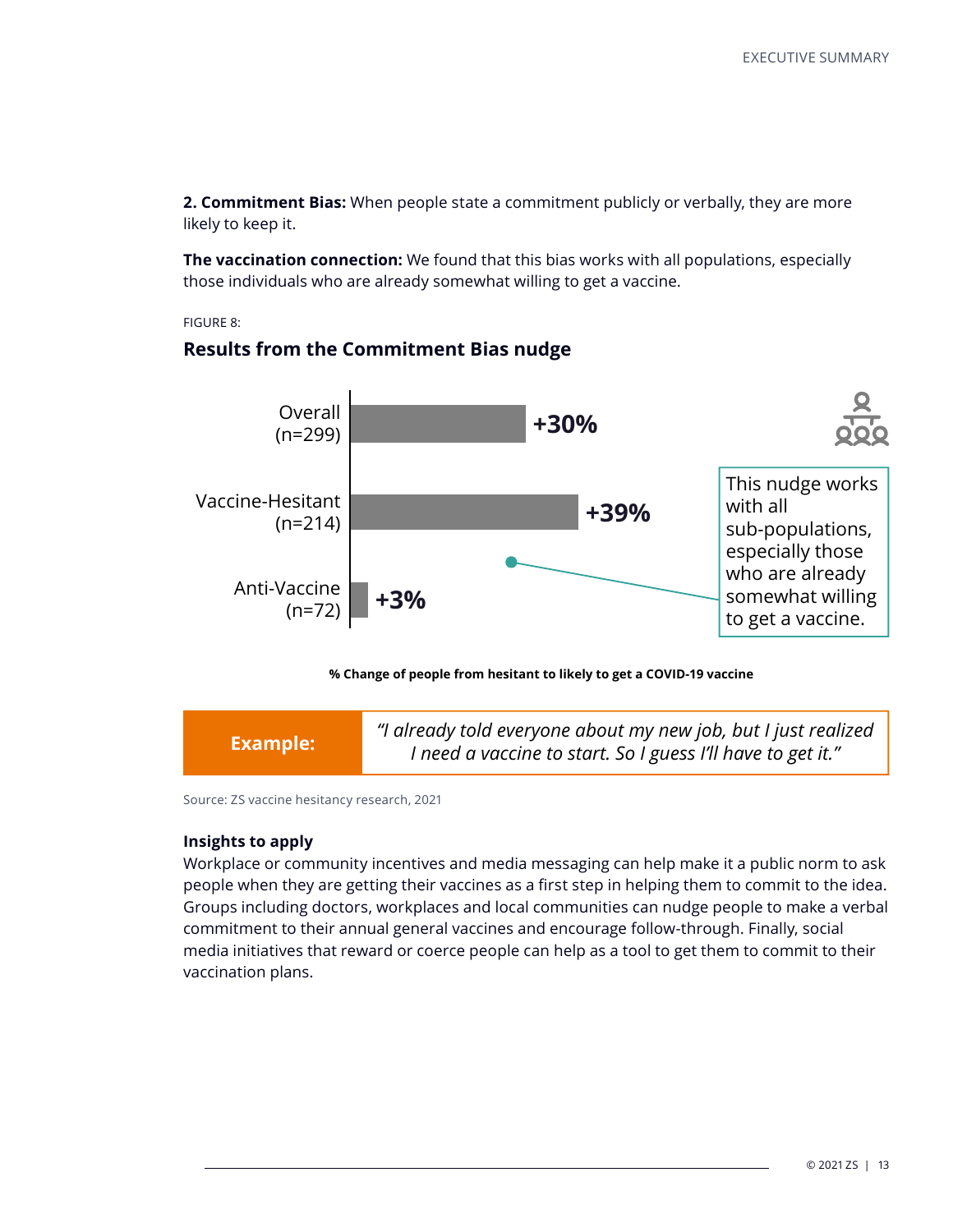## These common tactics failed to encourage COVID-19 vaccination

While we found several significant opportunities to improve willingness to get vaccinated, we also found that a few of the more common approaches did not work in our tests.

**Failed – Authority Bias:** This bias assumes that people are more likely to trust information coming from an authority figure. There is no need to continue to invest in campaigns that show famous individuals such as sports stars, politicians or celebrities getting COVID-19 vaccines, as we found those messages do not increase the likelihood that people will act.

**Failed – Identifiable Victim Effect:** When people hear a story about a specific individual's experience, they are more compelled to act than they would be if they heard statistics about anonymous people. Yet this approach did not inspire participants to get vaccinated. It's just as effective to use population-level statistics to explain who is hospitalized or suffering from COVID-19 than it is to refer to individual case studies about named patients who suffered severe complications from the disease.

**Failed – Cognitive Fluency:** This bias explains how those who hear messages that are simple, rhyming or repeated consider them to be more true, popular or safe. Taking their cue from common advertising techniques, these tactics did not make people more likely to get vaccinated. It would be more effective to promote clear messaging about safety and efficacy from a single, credible source.

## The value of our research on vaccine hesitancy

Figuring out which nudges are effective is only half the battle. We need leaders to effectively use them. We are currently working to engage with healthcare and public health officials to incorporate these insights into policies and consumer outreach programs. I'm sharing the results of our research to encourage other stakeholders to embrace them, whether they are government leaders, healthcare professionals, religious authorities, teachers, neighbors or sons and daughters trying to persuade their parents that a COVID-19 vaccine is the safest and smartest way to protect themselves from this deadly disease.

It's critical we embrace such insights now so we can stop doing what's not helping and quickly pivot to powerful data-backed strategies that work.

Our vaccine research shows the potential for behavioral science to make an impact when the stakes are high during a pandemic. But I also hope leaders will increasingly recognize its value to change people's actions in many areas of healthcare, whether it's pushing people to get a flu shot or colonoscopy, take their medications or go to the doctor. This is an important time to embrace a proven and robust discipline that will tell us more about ourselves than we ever knew.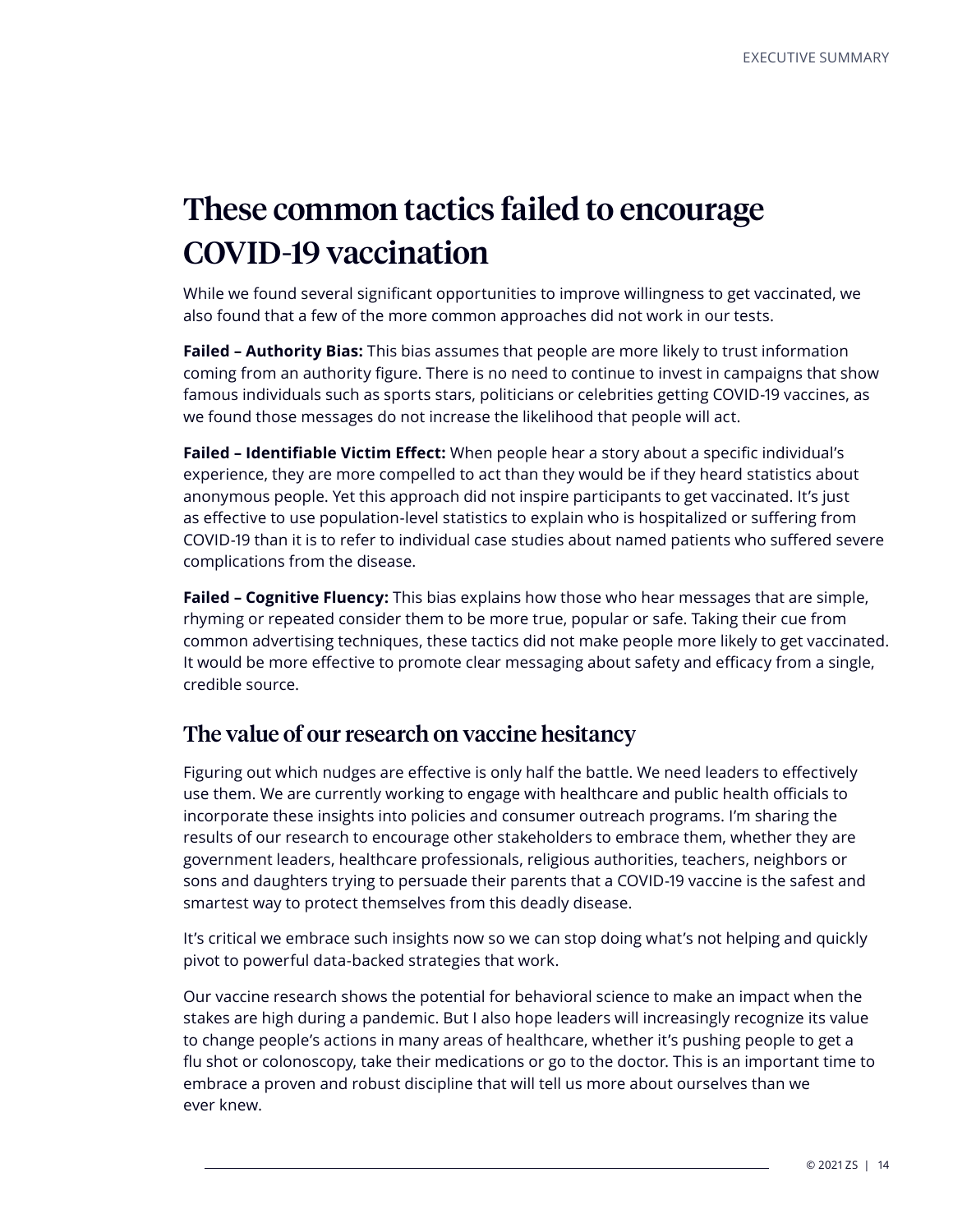## About the authors



**Jacob Braude** is the founder of ZS's applied behavioral science group and has been the brand strategy lead for three of the top five best-selling pharmaceutical brands. Jacob's expertise is in commercial behavioral science, applying data and insights on how specific, well-understood cognitive biases invisibly influence our decisions and attitudes to help unlock new commercial behavioral opportunities. His applied behavioral science expertise ranges from marketing and sales to user experience design to clinical trial recruiting to helping employees improve their performance.